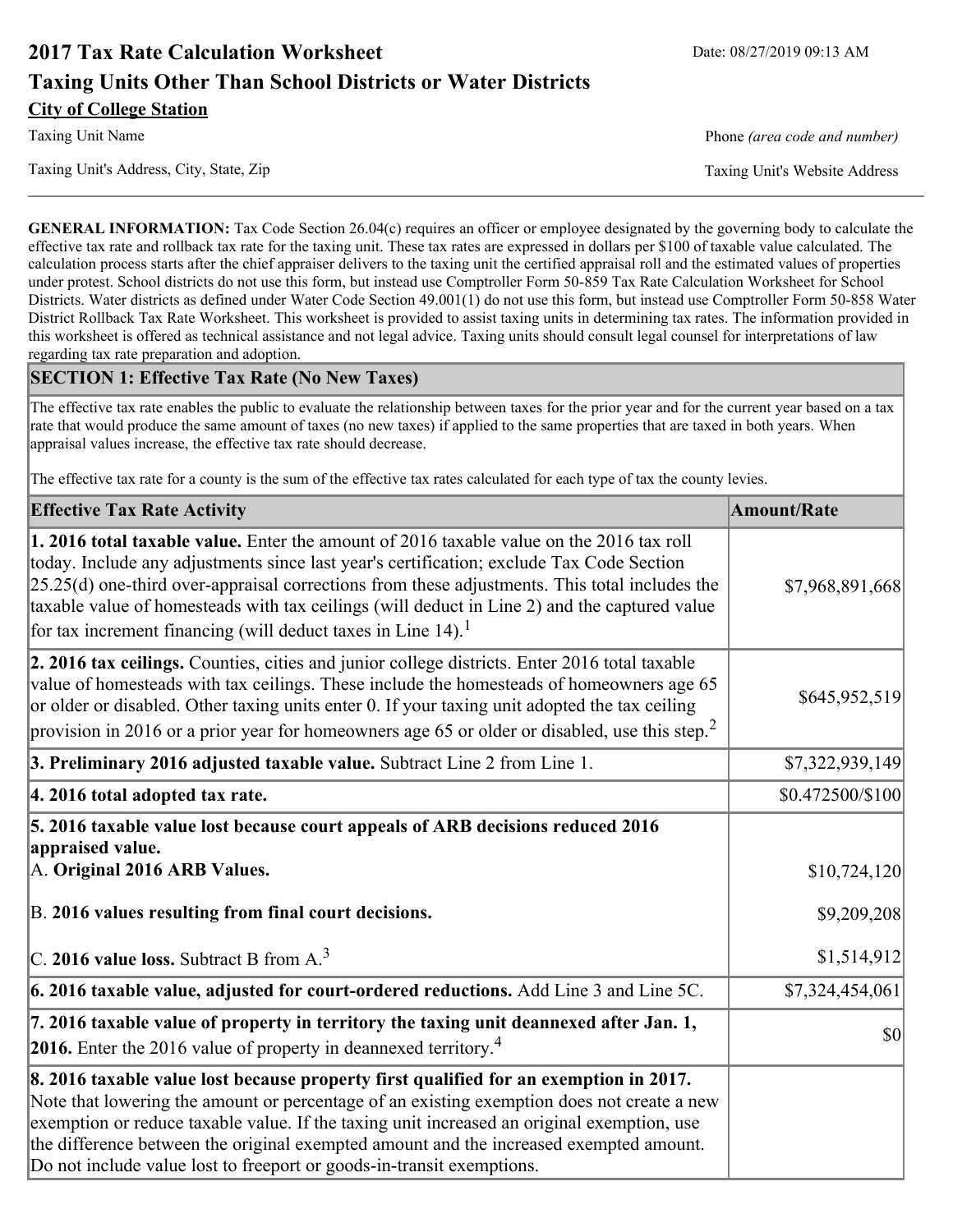| A. Absolute exemptions. Use 2016 market value:                                                                                                                                                                                                                                                                                                                                                                         | \$8,154,423     |
|------------------------------------------------------------------------------------------------------------------------------------------------------------------------------------------------------------------------------------------------------------------------------------------------------------------------------------------------------------------------------------------------------------------------|-----------------|
| B. Partial exemptions. 2017 exemption amount or 2017 percentage exemption times 2016<br>value:                                                                                                                                                                                                                                                                                                                         | \$8,103,973     |
| C. Value loss. Add A and $B^5$ .                                                                                                                                                                                                                                                                                                                                                                                       | \$16,258,396    |
| 9. 2016 taxable value lost because property first qualified for agricultural appraisal (1-<br>d or 1-d-1), timber appraisal, recreational/scenic appraisal or public access airport<br>special appraisal in 2017. Use only properties that qualified in 2017 for the first time; do<br>not use properties that qualified in 2016.                                                                                      |                 |
| A. 2016 market value:                                                                                                                                                                                                                                                                                                                                                                                                  | \$0             |
| B. 2017 productivity or special appraised value:                                                                                                                                                                                                                                                                                                                                                                       | \$0             |
| $ C$ . Value loss. Subtract B from A. <sup>6</sup>                                                                                                                                                                                                                                                                                                                                                                     | 30              |
| <b>10. Total adjustments for lost value.</b> Add lines 7, 8C and 9C.                                                                                                                                                                                                                                                                                                                                                   | \$16,258,396    |
| 11. 2016 adjusted taxable value. Subtract Line 10 from Line 6.                                                                                                                                                                                                                                                                                                                                                         | \$7,308,195,665 |
| 12. Adjusted 2016 taxes. Multiply Line 4 by Line 11 and divide by \$100.                                                                                                                                                                                                                                                                                                                                               | \$34,531,224    |
| 13. Taxes refunded for years preceding tax year 2016. Enter the amount of taxes refunded<br>by the taxing unit for tax years preceding tax year 2016. Types of refunds include court<br>decisions, Tax Code Section 25.25(b) and (c) corrections and Tax Code Section 31.11<br>payment errors. Do not include refunds for tax year 2016. This line applies only to tax years<br>preceding tax year $2016$ <sup>7</sup> | \$19,450        |
| [14. Taxes in tax increment financing (TIF) for tax year 2016. Enter the amount of taxes<br>paid into the tax increment fund for a reinvestment zone as agreed by the taxing unit. If the<br>taxing unit has no 2017 captured appraised value in Line 16D, enter 0.8                                                                                                                                                   | \$227,843       |
| 15. Adjusted 2016 taxes with refunds and TIF adjustment. Add Lines 12 and 13, subtract<br>Line $149$                                                                                                                                                                                                                                                                                                                   | \$34,322,831    |
| 16. Total 2017 taxable value on the 2017 certified appraisal roll today. This value<br>includes only certified values and includes the total taxable value of homesteads with tax<br>ceilings (will deduct in Line 18). These homesteads include homeowners age 65 or older or<br>disabled. <sup>10</sup>                                                                                                              |                 |
| A. Certified values:                                                                                                                                                                                                                                                                                                                                                                                                   | \$8,901,678,045 |
| B. Counties: Include railroad rolling stock values certified by the Comptroller's office:                                                                                                                                                                                                                                                                                                                              | \$0             |
| C. Pollution control and energy storage system exemption : Deduct the value of property<br>exempted for the current tax year for the first time as pollution control or energy storage<br>system property:                                                                                                                                                                                                             | \$0             |
| $\vert$ D. Tax increment financing: Deduct the 2017 captured appraised value of property taxable<br>by a taxing unit in a tax increment financing zone for which the 2017 taxes will be deposited<br>into the tax increment fund. Do not include any new property value that will be included in                                                                                                                       | \$48,518,304    |
| Line 21 below. <sup>11</sup>                                                                                                                                                                                                                                                                                                                                                                                           | \$8,853,159,741 |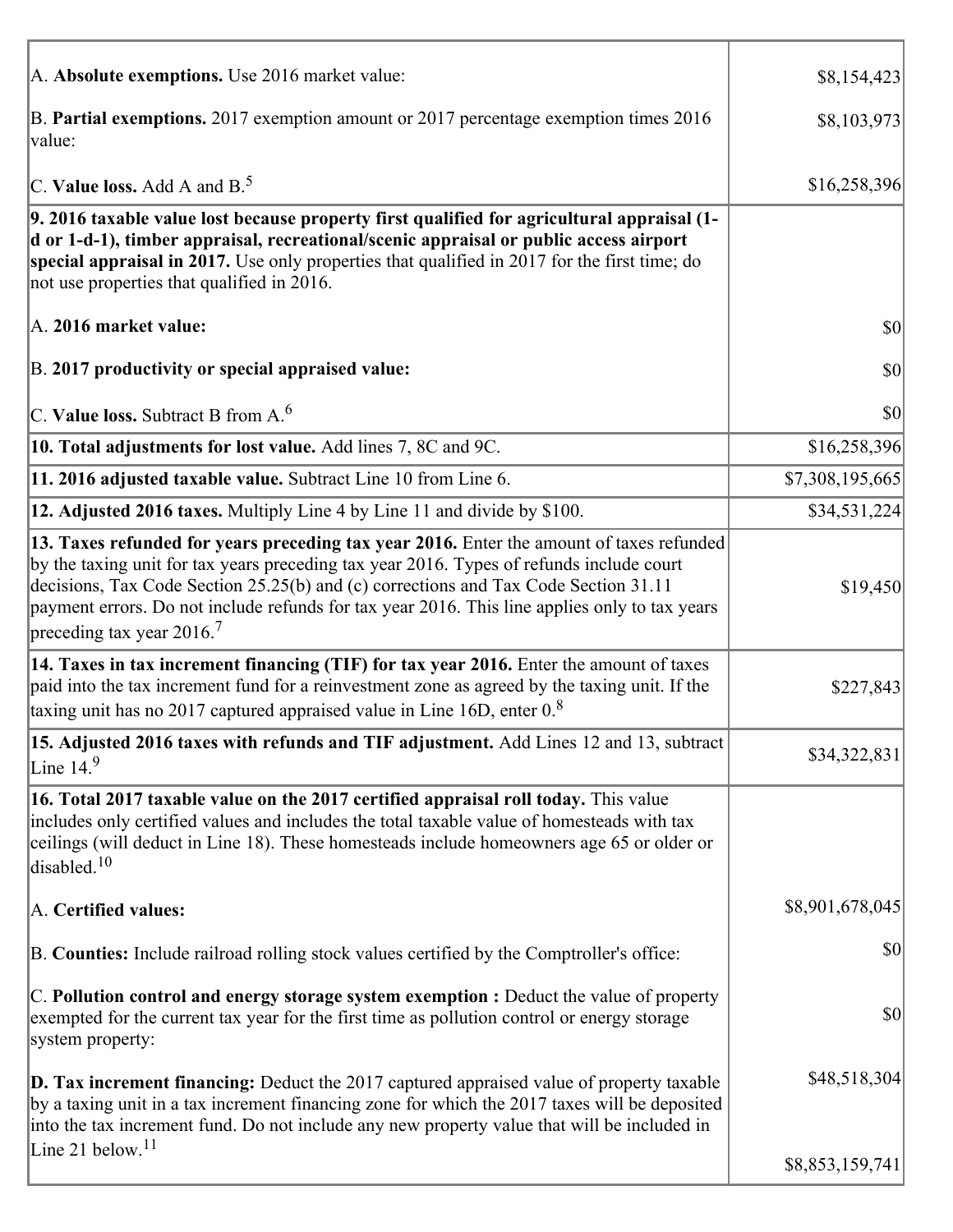| E. Total 2017 value. Add A and B, then subtract C and D.                                                                                                                                                                                                                                                                                                                                                                                                                                                                                                                                                                                                                                                                 |                              |
|--------------------------------------------------------------------------------------------------------------------------------------------------------------------------------------------------------------------------------------------------------------------------------------------------------------------------------------------------------------------------------------------------------------------------------------------------------------------------------------------------------------------------------------------------------------------------------------------------------------------------------------------------------------------------------------------------------------------------|------------------------------|
| $ 17$ . Total value of properties under protest or not included on certified appraisal roll. <sup>12</sup>                                                                                                                                                                                                                                                                                                                                                                                                                                                                                                                                                                                                               |                              |
| A. 2017 taxable value of properties under protest. The chief appraiser certifies a list of<br>properties still under ARB protest. The list shows the appraisal district's value and the<br>taxpayer's claimed value, if any, or an estimate of the value if the taxpayer wins. For each of<br>the properties under protest, use the lowest of these values. Enter the total value. <sup>13</sup>                                                                                                                                                                                                                                                                                                                         | \$263,000                    |
| B. 2017 value of properties not under protest or included on certified appraisal roll.<br>The chief appraiser gives taxing units a list of those taxable properties that the chief<br>appraiser knows about, but are not included in the appraisal roll certification. These<br>properties also are not on the list of properties that are still under protest. On this list of<br>properties, the chief appraiser includes the market value, appraised value and exemptions for<br>the preceding year and a reasonable estimate of the market value, appraised value and<br>exemptions for the current year. Use the lower market, appraised or taxable value (as<br>appropriate). Enter the total value. <sup>14</sup> | 30                           |
| C. Total value under protest or not certified: Add A and B.                                                                                                                                                                                                                                                                                                                                                                                                                                                                                                                                                                                                                                                              | \$263,000                    |
| 18. 2017 tax ceilings. Counties, cities and junior colleges enter 2017 total taxable value of<br>homesteads with tax ceilings. These include the homesteads of homeowners age 65 or older<br>or disabled. Other taxing units enter 0. If your taxing units adopted the tax ceiling provision<br>$\vert$ in 2016 or a prior year for homeowners age 65 or older or disabled, use this step. <sup>15</sup>                                                                                                                                                                                                                                                                                                                 | \$719,051,470                |
| 19. 2017 total taxable value. Add Lines 16E and 17C. Subtract Line 18.                                                                                                                                                                                                                                                                                                                                                                                                                                                                                                                                                                                                                                                   | \$8,134,371,271              |
| 20. Total 2017 taxable value of properties in territory annexed after Jan. 1, 2016.<br>Include both real and personal property. Enter the 2017 value of property in territory<br>$\vert$ annexed. <sup>16</sup>                                                                                                                                                                                                                                                                                                                                                                                                                                                                                                          | $ 10\rangle$                 |
| 21. Total 2017 taxable value of new improvements and new personal property located<br>in new improvements. New means the item was not on the appraisal roll in 2016. An<br>improvement is a building, structure, fixture or fence erected on or affixed to land. New<br>additions to existing improvements may be included if the appraised value can be<br>determined. New personal property in a new improvement must have been brought into the<br>taxing unit after Jan. 1, 2016, and be located in a new improvement. New improvements do<br>include property on which a tax abatement agreement has expired for $2017$ . <sup>17</sup>                                                                             | \$408,568,903                |
| 22. Total adjustments to the 2017 taxable value. Add Lines 20 and 21.                                                                                                                                                                                                                                                                                                                                                                                                                                                                                                                                                                                                                                                    | \$408,568,903                |
| 23. 2017 adjusted taxable value. Subtract Line 22 from Line 19.                                                                                                                                                                                                                                                                                                                                                                                                                                                                                                                                                                                                                                                          | \$7,725,802,368              |
| 24. 2017 effective tax rate. Divide Line 15 by Line 23 and multiply by $$100$ . <sup>18</sup>                                                                                                                                                                                                                                                                                                                                                                                                                                                                                                                                                                                                                            | $$0.444262\allowbreak/\$100$ |
| 25. COUNTIES ONLY. Add together the effective tax rates for each type of tax the county<br>levies. The total is the 2017 county effective tax rate. <sup>19</sup>                                                                                                                                                                                                                                                                                                                                                                                                                                                                                                                                                        |                              |

- <sup>2</sup>Tex. Tax Code Section 26.012(14)
- <sup>1</sup>Tex. Tax Code Section 26.012(14) <sup>9</sup>Tex. Tax Code Section 26.012(13) <sup>9</sup>Tex. Tax Code Section 26.012
	-
- <sup>3</sup>Tex. Tax Code Section 26.012(13) <sup>11</sup>Tex. Tax Code Section 26.03(c) <sup>4</sup>Tex. Tax Code Section 26.01(c) and <sup>12</sup>Tex. Tax Code Section 26.01(c) and <sup>12</sup>Tex. Tax Code Section 26.01(c) and <sup>12</sup>Tex. Tax Code Section 26.01(c) <sup>12</sup>Tex. Tax Code Section 26.01(c) and (d)
- 
- <sup>5</sup>Tex. Tax Code Section 26.012(15) <sup>13</sup>Tex. Tax Code Section 26.01(c) <sup>6</sup>Tex. Tax Code Section 26.01(d)
- 
- $7$ Tex. Tax Code Section 26.012(13)
- 
- <sup>6</sup>Tex. Tax Code Section 26.012(15) <sup>14</sup>Tex. Tax Code Section 26.01(d)<sup>7</sup>Tex. Tax Code Section 26.012(6)
- ${}^{8}$ Tex. Tax Code Section 26.03(c)  ${}^{16}$ Tex. Tax Code Section 26.012(17)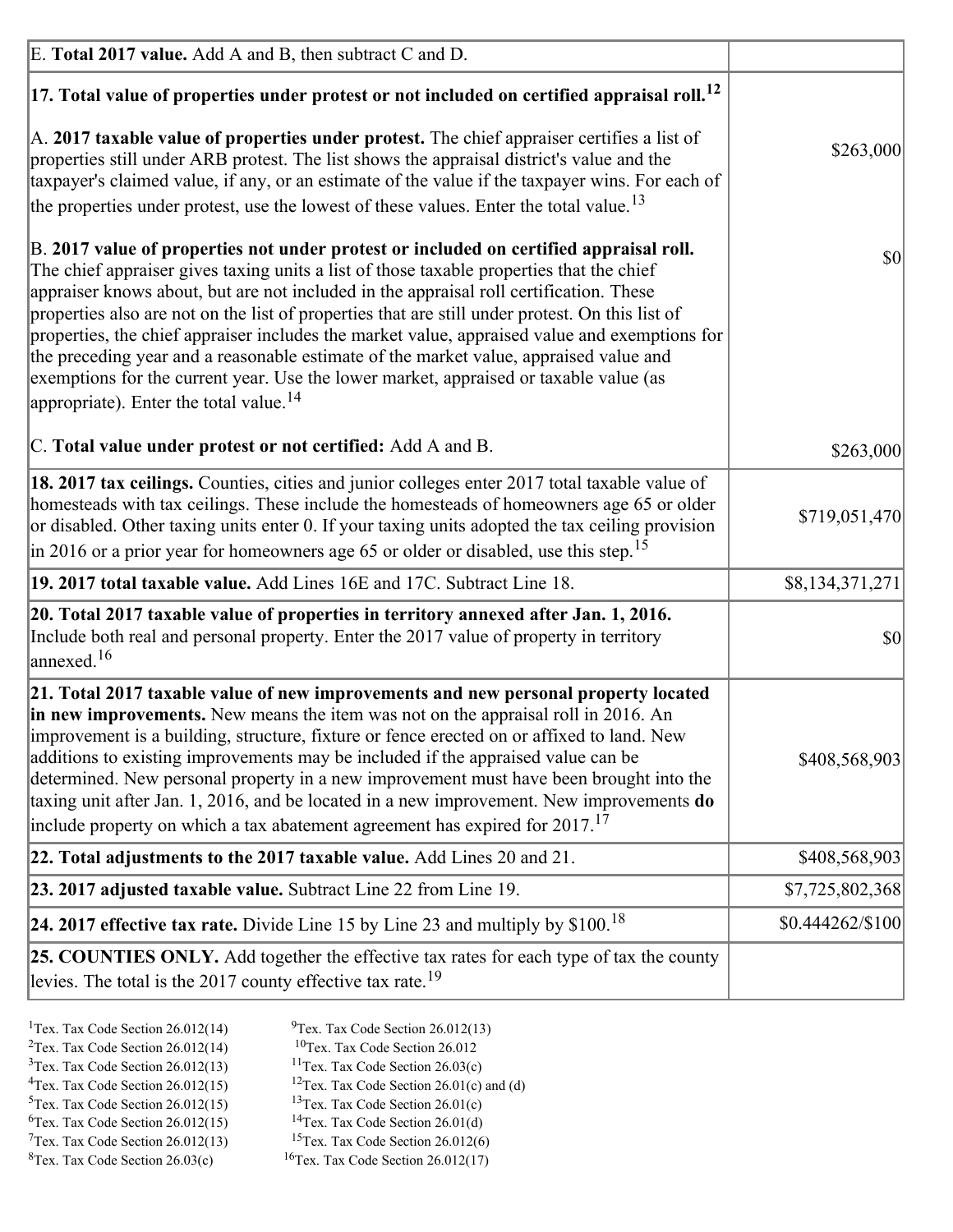### **SECTION 2: Rollback Tax Rate**

The rollback tax rate is split into two separate rates:

- 1. **Maintenance and Operations (M&O):** The M&O portion is the tax rate that is needed to raise the same amount of taxes that the taxing unit levied in the prior year plus eight percent. This rate accounts for such things as salaries, utilities and day-to-day operations.
- 2. **Debt:** The debt tax rate includes the debt service necessary to pay the taxing unit's debt payments in the coming year. This rate accounts for principal and interest on bonds and other debt secured by property tax revenue.

The rollback tax rate for a county is the sum of the rollback tax rates calculated for each type of tax the county levies. In most cases the rollback tax rate exceeds the effective tax rate, but occasionally decreases in a taxing unit's debt service will cause the effective tax rate to be higher than the rollback tax rate.

| <b>Rollback Tax Rate Activity</b>                                                                                                                                                                                                                                                                                                                                                                                                                                                                                                                                                                                                                                       | <b>Amount/Rate</b> |
|-------------------------------------------------------------------------------------------------------------------------------------------------------------------------------------------------------------------------------------------------------------------------------------------------------------------------------------------------------------------------------------------------------------------------------------------------------------------------------------------------------------------------------------------------------------------------------------------------------------------------------------------------------------------------|--------------------|
| 26. 2016 maintenance and operations (M&O) tax rate.                                                                                                                                                                                                                                                                                                                                                                                                                                                                                                                                                                                                                     | $$0.277161/\$100$  |
| $ 27.2016$ adjusted taxable value. Enter the amount from Line 11.                                                                                                                                                                                                                                                                                                                                                                                                                                                                                                                                                                                                       | \$7,308,195,665    |
| 28. 2016 M&O taxes.                                                                                                                                                                                                                                                                                                                                                                                                                                                                                                                                                                                                                                                     |                    |
|                                                                                                                                                                                                                                                                                                                                                                                                                                                                                                                                                                                                                                                                         |                    |
| A. Multiply Line 26 by Line 27 and divide by \$100.                                                                                                                                                                                                                                                                                                                                                                                                                                                                                                                                                                                                                     | \$20,255,468       |
| B. Cities, counties and hospital districts with additional sales tax: Amount of additional<br>sales tax collected and spent on M&O expenses in 2016. Enter amount from full year's sales<br>tax revenue spent for M&O in 2016 fiscal year, if any. Other taxing units enter 0. Counties<br>exclude any amount that was spent for economic development grants from the amount of<br>sales tax spent.                                                                                                                                                                                                                                                                     | \$9,484,505        |
| C. Counties: Enter the amount for the state criminal justice mandate. If second or later year,<br>the amount is for increased cost above last year's amount. Other taxing units enter 0.                                                                                                                                                                                                                                                                                                                                                                                                                                                                                | $ 10\rangle$       |
| D. Transferring function: If discontinuing all of a department, function or activity and<br>transferring it to another taxing unit by written contract, enter the amount spent by the taxing<br>unit discontinuing the function in the 12 months preceding the month of this calculation. If<br>the taxing unit did not operate this function for this 12-month period, use the amount spent<br>in the last full fiscal year in which the taxing unit operated the function. The taxing unit<br>discontinuing the function will subtract this amount in H below. The taxing unit receiving<br>the function will add this amount in H below. Other taxing units enter 0. | $ 10\rangle$       |
| E. Taxes refunded for years preceding tax year 2016: Enter the amount of M&O taxes<br>refunded in the preceding year for taxes before that year. Types of refunds include court<br>decisions, Tax Code Section 25.25(b) and (c) corrections and Tax Code Section 31.11<br>payment errors. Do not include refunds for tax year 2016. This line applies only to tax years<br>preceding tax year 2016.                                                                                                                                                                                                                                                                     | \$11,150           |
| F. Enhanced indigent health care expenditures: Enter the increased amount for the<br>current year's enhanced indigent health care expenditures above the preceding tax year's<br>enhanced indigent health care expenditures, less any state assistance.                                                                                                                                                                                                                                                                                                                                                                                                                 | $ 10\rangle$       |
| G. Taxes in TIF: Enter the amount of taxes paid into the tax increment fund for a<br>reinvestment zone as agreed by the taxing unit. If the taxing unit has no 2017 captured<br>appraised value in Line 16D, enter 0.                                                                                                                                                                                                                                                                                                                                                                                                                                                   | \$162,955          |
| <b>H. Adjusted M&amp;O Taxes.</b> Add A, B, C, E and F. For taxing unit with D, subtract if<br>discontinuing function and add if receiving function. Subtract G.                                                                                                                                                                                                                                                                                                                                                                                                                                                                                                        | \$29,588,168       |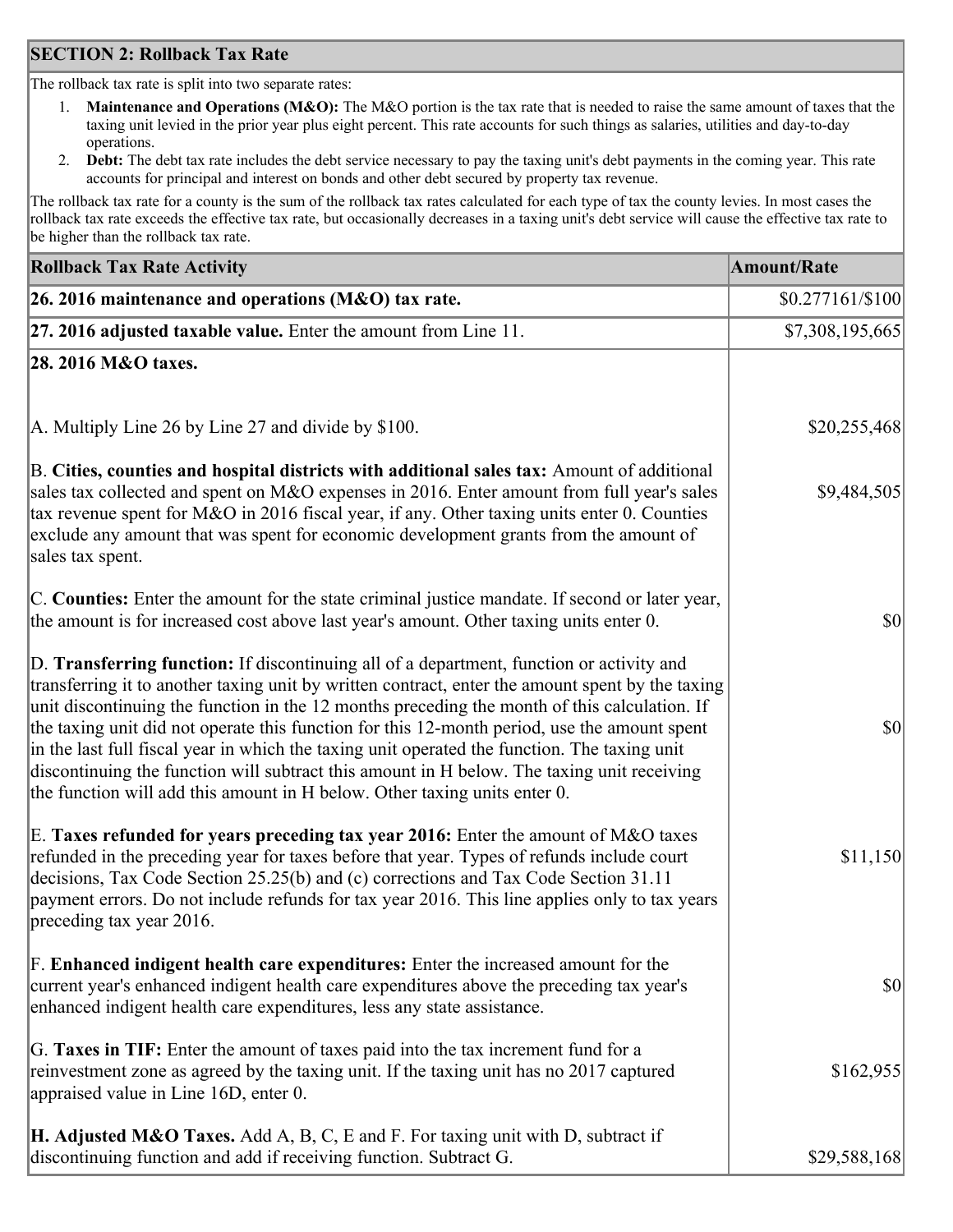| 29. 2017 adjusted taxable value. Enter Line 23 from the Effective Tax Rate Worksheet.                                                                                                                                                                                                                                                                                                          | \$7,725,802,368              |
|------------------------------------------------------------------------------------------------------------------------------------------------------------------------------------------------------------------------------------------------------------------------------------------------------------------------------------------------------------------------------------------------|------------------------------|
| 30. 2017 effective maintenance and operations rate. Divide Line 28H by Line 29 and<br>multiply by \$100.                                                                                                                                                                                                                                                                                       | \$0.382979/\$100             |
| $31.2017$ rollback maintenance and operation rate. Multiply Line 30 by 1.08.                                                                                                                                                                                                                                                                                                                   | $$0.413617/\$100$            |
| 32. Total 2017 debt to be paid with property taxes and additional sales tax revenue.<br>Debt means the interest and principal that will be paid on debts that:<br>$(1)$ are paid by property taxes,<br>$(2)$ are secured by property taxes,<br>$(3)$ are scheduled for payment over a period longer than one year and<br>$(4)$ are not classified in the taxing unit's budget as M&O expenses. |                              |
| A. Debt also includes contractual payments to other taxing units that have incurred debts on<br>behalf of this taxing unit, if those debts meet the four conditions above. Include only<br>amounts that will be paid from property tax revenue. Do not include appraisal district budget<br>payments. Enter debt amount.                                                                       | \$36,363,851                 |
| B. Subtract unencumbered fund amount used to reduce total debt.                                                                                                                                                                                                                                                                                                                                | \$0                          |
| C. Subtract amount paid from other resources.<br>D. Adjusted debt. Subtract B and C from A.                                                                                                                                                                                                                                                                                                    | \$18,440,643<br>\$17,923,208 |
| 33. Certified 2016 excess debt collections. Enter the amount certified by the collector.                                                                                                                                                                                                                                                                                                       | 30                           |
| 34. Adjusted 2017 debt. Subtract Line 33 from Line 32D.                                                                                                                                                                                                                                                                                                                                        | \$17,923,208                 |
| 35. Certified 2017 anticipated collection rate. Enter the rate certified by the collector. If<br>the rate is 100 percent or greater, enter 100 percent.                                                                                                                                                                                                                                        | 100.00%                      |
| 36. 2017 debt adjusted for collections. Divide Line 34 by Line 35                                                                                                                                                                                                                                                                                                                              | \$17,923,208                 |
| $37.2017$ total taxable value. Enter the amount on Line 19.                                                                                                                                                                                                                                                                                                                                    | \$8,134,371,271              |
| <b>38. 2017 debt tax rate.</b> Divide Line 36 by Line 37 and multiply by \$100.                                                                                                                                                                                                                                                                                                                | \$0.220339/\$100             |
| <b>39. 2017 rollback tax rate.</b> Add Lines 31 and 38.                                                                                                                                                                                                                                                                                                                                        | \$0.633956/\$100             |
| 40. COUNTIES ONLY. Add together the rollback tax rates for each type of tax the county<br>levies. The total is the 2017 county rollback tax rate.                                                                                                                                                                                                                                              |                              |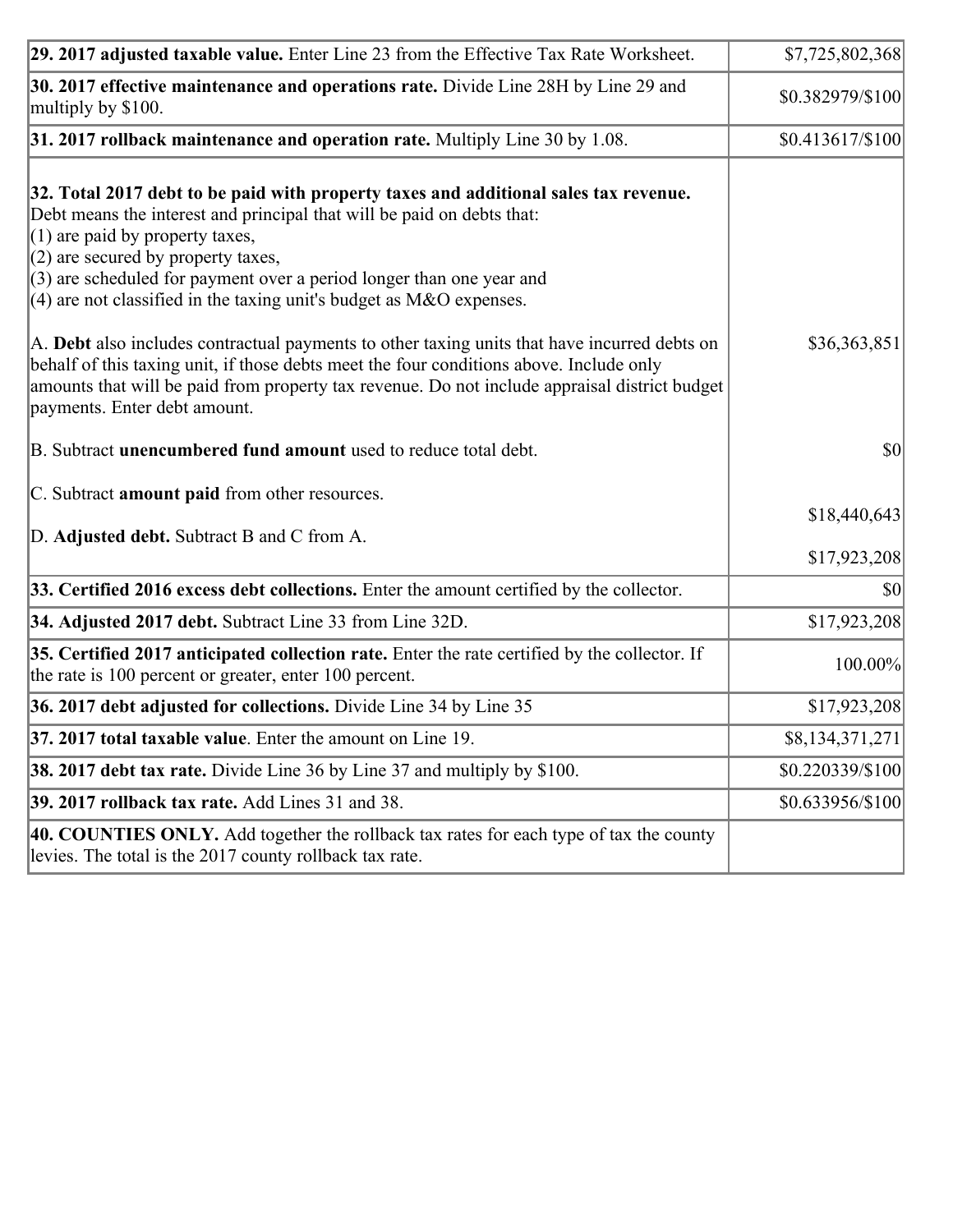## **SECTION 3: Additional Sales Tax to Reduce Property Taxes**

Cities, counties and hospital districts may levy a sales tax specifically to reduce property taxes. Local voters by election must approve imposing or abolishing the additional sales tax. If approved, the taxing unit must reduce its effective and rollback tax rates to offset the expected sales tax revenue.

This section should only be completed by a county, city or hospital district that is required to adjust its effective tax rate and/or rollback tax rate because it adopted the additional sales tax.

| <b>Activity</b>                                                                                                                                                                                                                                                                                                                                                                                                 | <b>Amount/Rate</b> |
|-----------------------------------------------------------------------------------------------------------------------------------------------------------------------------------------------------------------------------------------------------------------------------------------------------------------------------------------------------------------------------------------------------------------|--------------------|
| 41. Taxable Sales. For taxing units that adopted the sales tax in November 2016 or May<br>[2017, enter the Comptroller's estimate of taxable sales for the previous four quarters. <sup>20</sup><br>Taxing units that adopted the sales tax before November 2016, skip this line.                                                                                                                               | $\vert$ so $\vert$ |
| 42. Estimated sales tax revenue. Counties exclude any amount that is or will be spent for<br>economic development grants from the amount of estimated sales tax revenue. <sup>21</sup><br>Taxing units that adopted the sales tax in November 2016 or in May 2017.<br>Multiply the amount on Line 41 by the sales tax rate (.01, .005 or .0025, as applicable) and<br>multiply the result by .95. <sup>22</sup> | \$9,484,505        |
| $ -$ or $-$                                                                                                                                                                                                                                                                                                                                                                                                     |                    |
| Taxing units that adopted the sales tax before November 2016.<br>Enter the sales tax revenue for the previous four quarters. Do not multiply by .95.                                                                                                                                                                                                                                                            |                    |
| 43. 2017 total taxable value. Enter the amount from Line 37 of the Rollback Tax Rate<br>Worksheet.                                                                                                                                                                                                                                                                                                              | \$8,134,371,271    |
| 44. Sales tax adjustment rate. Divide Line 42 by Line 43 and multiply by $$100$ .                                                                                                                                                                                                                                                                                                                               | \$0.116598/\$100   |
| 45. 2017 effective tax rate, unadjusted for sales tax. <sup>23</sup> Enter the rate from Line 24 or 25,<br>as applicable, on the Effective Tax Rate Worksheet.                                                                                                                                                                                                                                                  | \$0.444262/\$100   |
| 46. 2017 effective tax rate, adjusted for sales tax.<br>Taxing units that adopted the sales tax in November 2016 or in May 2017.<br>Subtract Line 44 from Line 45. Skip to Line 47 if you adopted the additional sales tax before<br>November 2016.                                                                                                                                                             | \$0.444262/\$100   |
| 47. 2017 rollback tax rate, unadjusted for sales tax. <sup>24</sup> Enter the rate from Line 39 or 40,<br>as applicable, of the Rollback Tax Rate Worksheet.                                                                                                                                                                                                                                                    | \$0.633956/\$100   |
| $ 48.2017$ rollback tax rate, adjusted for sales tax. Subtract Line 44 from Line 47.                                                                                                                                                                                                                                                                                                                            | \$0.517358/\$100   |

<sup>17</sup>Tex. Tax Code Section 26.012(17)

<sup>18</sup>Tex. Tax Code Section 26.04(c)

<sup>19</sup>Tex. Tax Code Section 26.04(d)

<sup>20</sup>Tex. Tax Code Section 26.041(d)

- $21$ Tex. Tax Code Section 26.041(i)
- <sup>22</sup>Tex. Tax Code Section 26.041(d)
- <sup>23</sup>Tex. Tax Code Section  $26.04(c)$

<sup>24</sup>Tex. Tax Code Section  $26.04(c)$